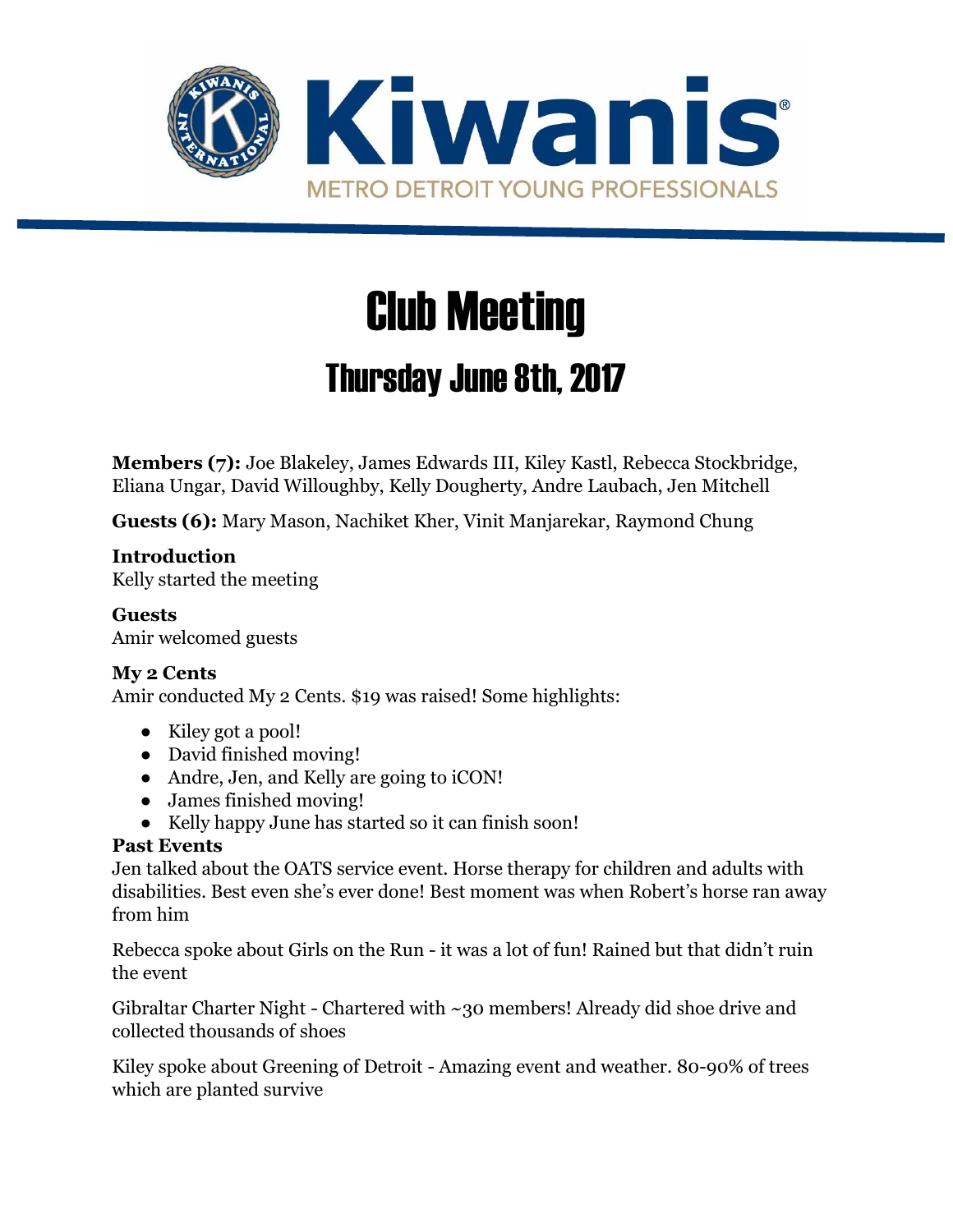Mutt March - Were floaters, so got to play with the dogs and support whatever needed help. Pay \$25 to register, bring dogs, raised a lot of money.

## **Birthdays**

James Edwards has a June birthday and answered 5 questions. Highlight: has locked his keys in his cars...a lot!

## **Guest Speaker - Mike Salhaney from Make a Wish Foundation**

Wish a Mile bike ride. 300 mile bike ride from Traverse City to MIS. Also 50 mile variant, and Wish a Mile Jr. for Kids. Amazing event with huge turnout. Kids truly appreciate the support and time people take out of their day. Robert has started a team for the bike ride. There will be Car Pools.

<https://www.youtube.com/watch?v=4H9KpXA4mMQ>

<https://www.youtube.com/watch?v=U-3pYuH8UNY>

# **District Update**

District Convention is September 7th-10th at Crystal Mountain

- Will be voting on District Leadership
	- Governor for 2018-19
- Different rooming options available

Division Council Meeting Tuesday June 20th 6:30pm Shields Pizza

• Chance to learn about ongoings in club and meet other clubs World Medical Relief

- Division wide service project
- Saturday July 15th, 9-12pm
- Sort medical supplies

• Allows volunteers to get a good overview of the organization Clarkston / Grand Blanc Opening

- Andre is one of openers and were at very first meeting
- In Divion 7
- Grand Blanc is doing well!

# **Upcoming Events**

- Peanut Sales Downtown Clawson 9-11am, 11-1pm
	- Will have safety vest, apron w/ peanuts
	- $\circ$  Raised ~\$600 last time!
- Mini Gold Social
	- June 15th, 7pm, Royal Oak Golf Center
- Michigan Beer Growler Company
	- June 23rd
	- \$25/ticket going towards MI Foundation
	- Provides funding to local hospitals
- Berkeley Charter Night
	- June 30th